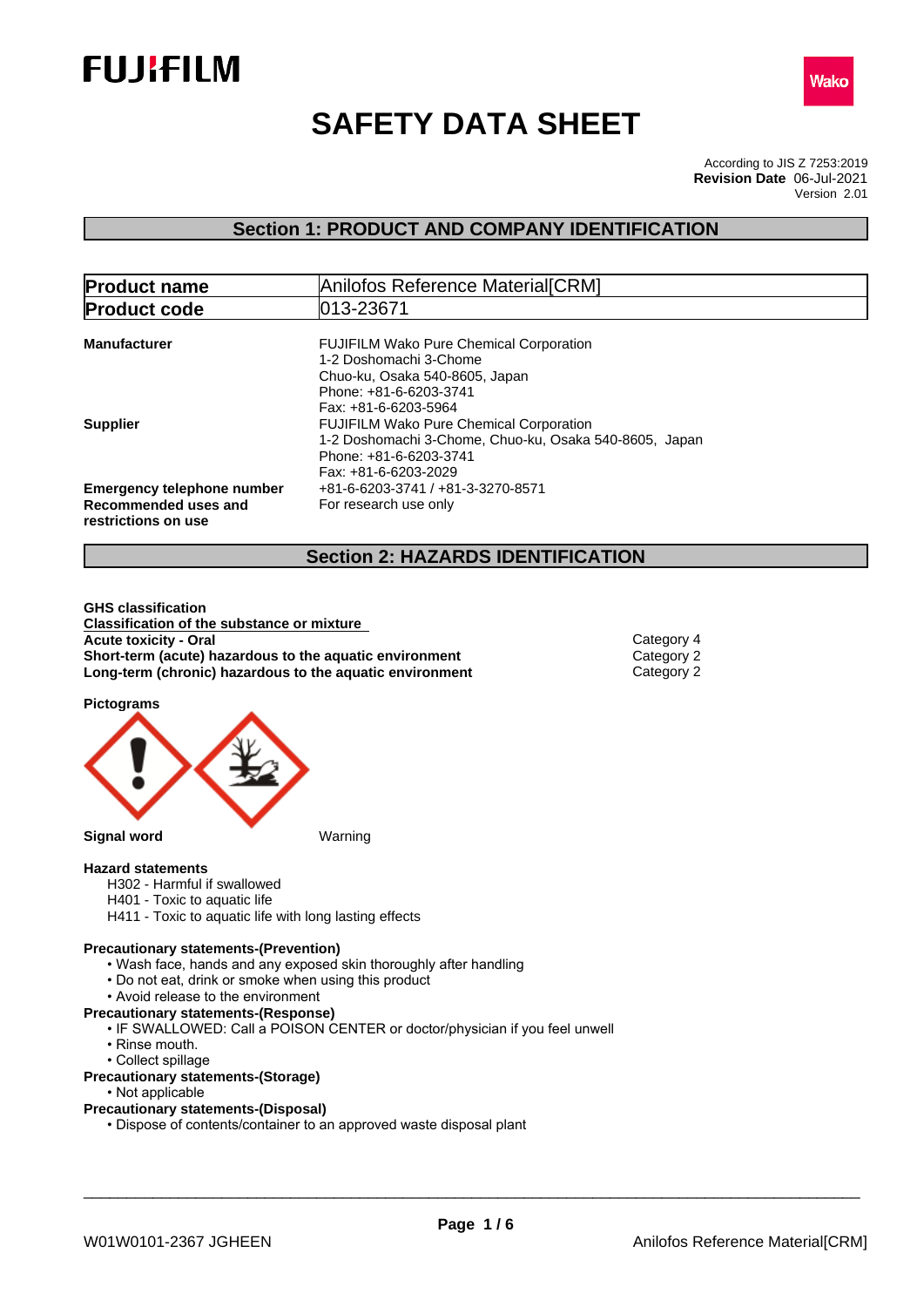| <b>Others</b>        |  |
|----------------------|--|
| <b>Other hazards</b> |  |

**Not available** 

## **Section 3: COMPOSITION/INFORMATION ON INGREDIENTS**

**Single Substance or Mixture** Substance

#### **Formula** C13H19ClNO3PS2

| <b>Chemical Name</b> | Weight-% | Molecular weight | <b>ENCS</b> | <b>ISHL</b><br>. No.            | <b>CAS RN</b>                      |
|----------------------|----------|------------------|-------------|---------------------------------|------------------------------------|
| \nilofos             | 98.0     | 367.85           | N/t         | 206<br>$\sqrt{2}$<br>∠ອບ<br>. . | $\sim$<br><b>54249-u</b><br>.<br>◡ |

**Impurities and/or Additives:** Not applicable

## **Section 4: FIRST AID MEASURES**

#### **Inhalation**

Remove to fresh air. If symptoms persist, call a physician.

#### **Skin contact**

Wash off immediately with soap and plenty of water. If symptoms persist, call a physician.

#### **Eye contact**

IF IN EYES: Rinse cautiously with water for several minutes. Remove contact lenses, if present and easy to do. Continue rinsing. Immediate medical attention is required.

### **Ingestion**

Rinse mouth. Never give anything by mouth to an unconscious person. Call a physician or poison control center immediately. Do not induce vomiting without medical advice.

#### **Protection of first-aiders**

Use personal protective equipment as required.

## **Section 5: FIRE FIGHTING MEASURES**

#### **Suitable extinguishing media**

Water spray (fog), Carbon dioxide (CO2), Foam, Extinguishing powder, Sand

#### **Unsuitable extinguishing media**

No information available

### **Specific hazards arising from the chemical product**

Thermal decomposition can lead to release of irritating and toxic gases and vapors.

#### **Special extinguishing method**

No information available

### **Special protective actions for**

#### **fire-fighters**

Use personal protective equipment as required.Firefighters should wear self-contained breathing apparatus and full firefighting turnout gear.

## **Section 6: ACCIDENTAL RELEASE MEASURES**

#### **Personal precautions, protective equipment and emergency procedures**

For indoor, provide adequate ventilation process until the end of working. Deny unnecessary entry other than the people involved by, for example, using a rope. While working, wear appropriate protective equipments to avoid adhering it on skin, or inhaling the gas. Work from windward, and retract the people downwind.

#### **Environmental precautions**

To be careful not discharged to the environment without being properly handled waste water contaminated.

## **Methods and materials for contaminent and methods and materials for cleaning up**

Sweep up and gather scattered particles, and collect it in an empty airtight container.

## **Recoverly, neutralization**

No information available

#### **Secondary disaster prevention measures**

Clean contaminated objects and areas thoroughly observing environmental regulations.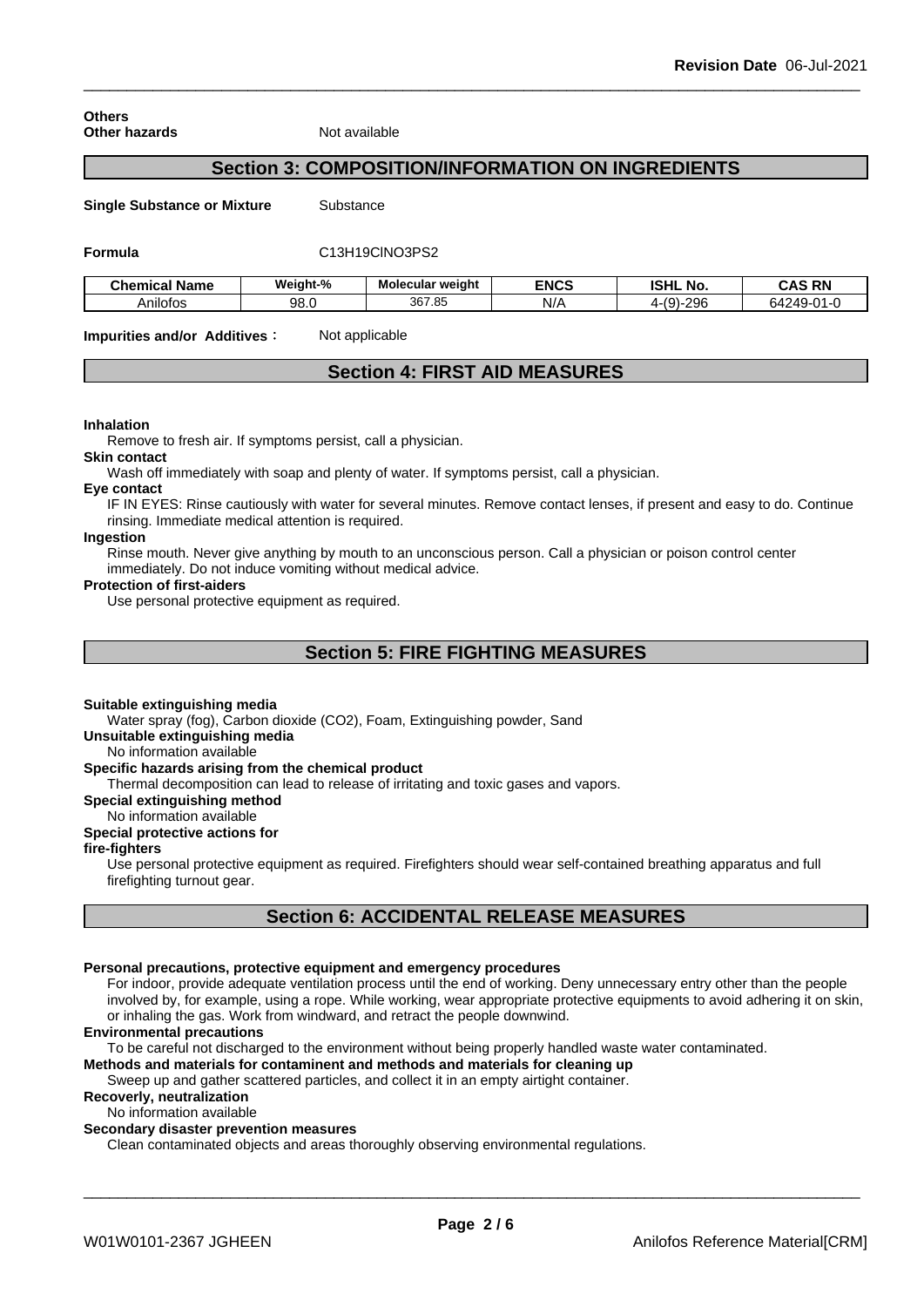## **Section 7: HANDLING AND STORAGE**

#### **Handling**

#### **Technical measures**

Avoid contact with strong oxidizing agents. Use with local exhaust ventilation.

#### **Precautions**

Do not rough handling containers, such as upsetting, falling, giving a shock, and dragging. Prevent leakage, overflow, and scattering. Not to generate steam and dust in vain. Seal the container after use. After handling, wash hands and face, and then gargle. In places other than those specified, should not be smoking or eating and drinking. Should not be brought contaminated protective equipment and gloves to rest stops. Deny unnecessary entry of non-emergency personnel to the handling area.

#### **Safety handling precautions**

Avoid contact with skin, eyes or clothing. Use personal protective equipment as required.

#### **Storage**

| Safe storage conditions   |             |
|---------------------------|-------------|
| <b>Storage conditions</b> | Keep conta  |
| Safe packaging material   | Glass       |
| Incompatible substances   | Strong oxid |

Keep container protect from light tightly closed. Store in a cool (2-10 °C) place. **Safe packaging material** Glass **Strong oxidizing agents** 

## **Section 8: EXPOSURE CONTROLS/PERSONAL PROTECTION**

#### **Engineering controls**

In case of indoor workplace, seal the source or use a local exhaust system. Provide the safety shower facility, and handand eye-wash facility. And display their position clearly.

**Exposure limits** This product, as supplied, does not contain any hazardous materials with occupational exposure limits established by the region specific regulatory bodies.

#### **Personal protective equipment**

**Respiratory protection** Dust mask **Hand protection**<br> **Eye protection**<br> **Eye protection**<br> **Exercise Protective eveglas** Skin and body protection **General hygiene considerations**

protective eyeglasses or chemical safety goggles<br>Long-sleeved work clothes

Handle in accordance with good industrial hygiene and safety practice.

## **Section 9: PHYSICAL AND CHEMICAL PROPERTIES**

| <b>Form</b> |  |  |
|-------------|--|--|
| Color       |  |  |

| White - nearly white        |
|-----------------------------|
| crystalline powder - powder |
| No data available           |
| $50 - 55$ °C                |
| No data available           |
| No data available           |
| No data available           |
| No data available           |
|                             |
|                             |
| No data available           |
| No data available           |
| No data available           |
| No data available           |
| No data available           |
| No data available           |
| No data available           |
| No data available           |
| acetone : soluble.          |
| No data available           |
|                             |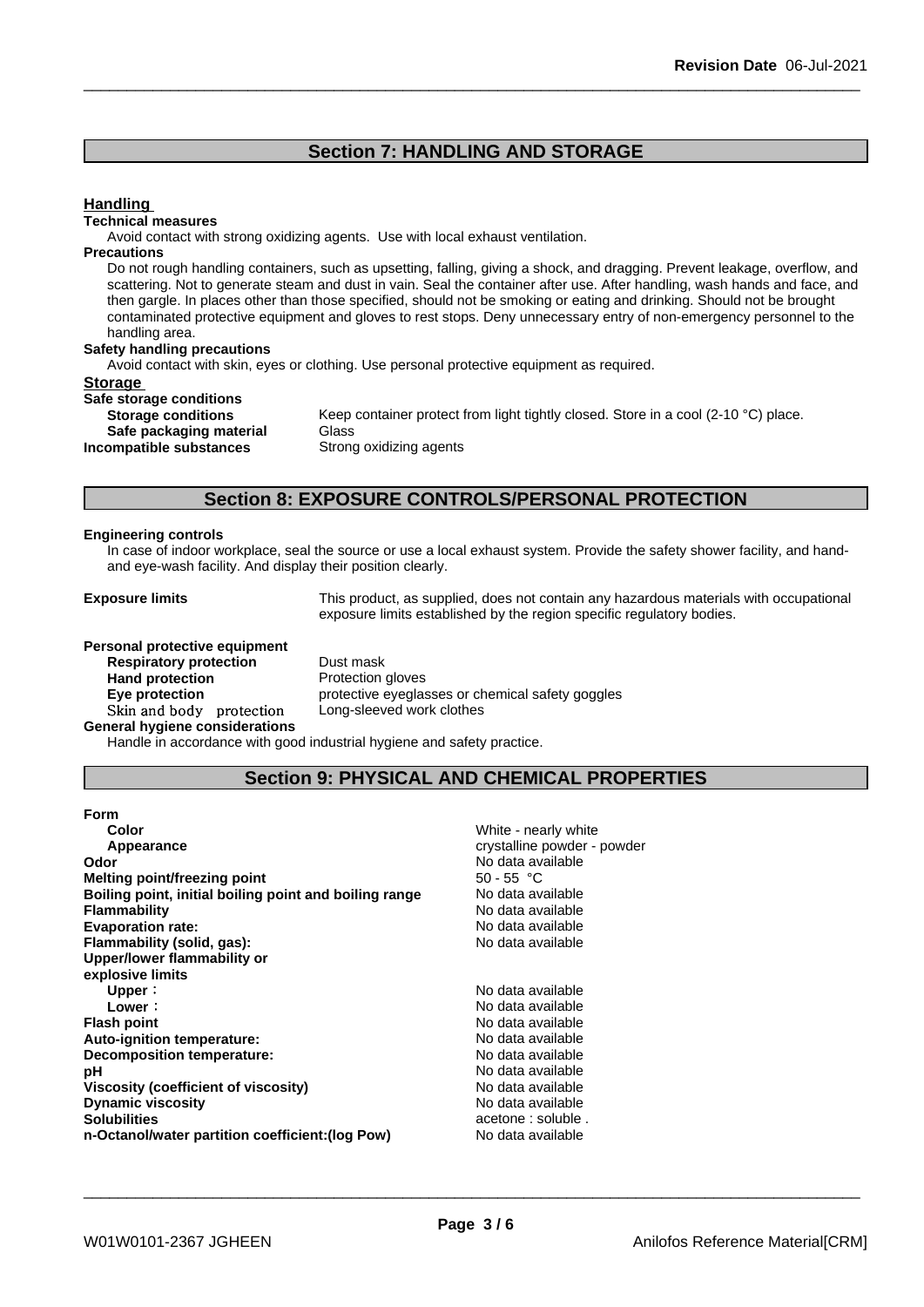**Vapour pressure**<br> **Specific Gravity / Relative density**<br> **Specific Gravity / Relative density**<br> **No data available Specific Gravity / Relative density** 1.27<br> **Vapour density** 1.27 **Vapour density Particle characteristics** No data available

## **Section 10: STABILITY AND REACTIVITY**

**Stability**

**Reactivity** No data available **Chemical stability** May be altered by light. **Hazardous reactions** None under normal processing **Conditions to avoid** Extremes of temperature and direct sunlight **Incompatible materials** Strong oxidizing agents **Hazardous decomposition products** Carbon monooxide (CO), Carbon dioxide (CO2), Nitrogen oxides (NOx), Sulfur oxides (SOx), Phosphorus oxide, Halides

## **Section 11: TOXICOLOGICAL INFORMATION**

**Acute toxicity**

| <b>Chemical Name</b> | Oral LD50      | <b>Dermal LD50</b> | <b>Inhalation LC50</b> |
|----------------------|----------------|--------------------|------------------------|
| Anilofos             | 472 mg/kg(Rat) | Rat<br>> 2 g/kg    | N/A                    |
|                      |                | Rabbit<br>a/ka     |                        |

| No data available |
|-------------------|
| No data available |
| No data available |
| No data available |
| No data available |
| No data available |
| No data available |
| No data available |
| No data available |
|                   |

## **Section 12: ECOLOGICAL INFORMATION**

**Ecotoxicity** No information available

**Other data** No data available

**Persistence and degradability** No information available<br>**Bioaccumulative potential** No information available **Bioaccumulative potential Mobility** in soil No information available

**Hazard to the ozone layer** No information available

## **Section 13: DISPOSAL CONSIDERATIONS**

**Waste from residues**

Disposal should be in accordance with applicable regional, national and local laws and regulations. **Contaminated container and contaminated packaging**

Disposal should be in accordance with applicable regional, national and local laws and regulations.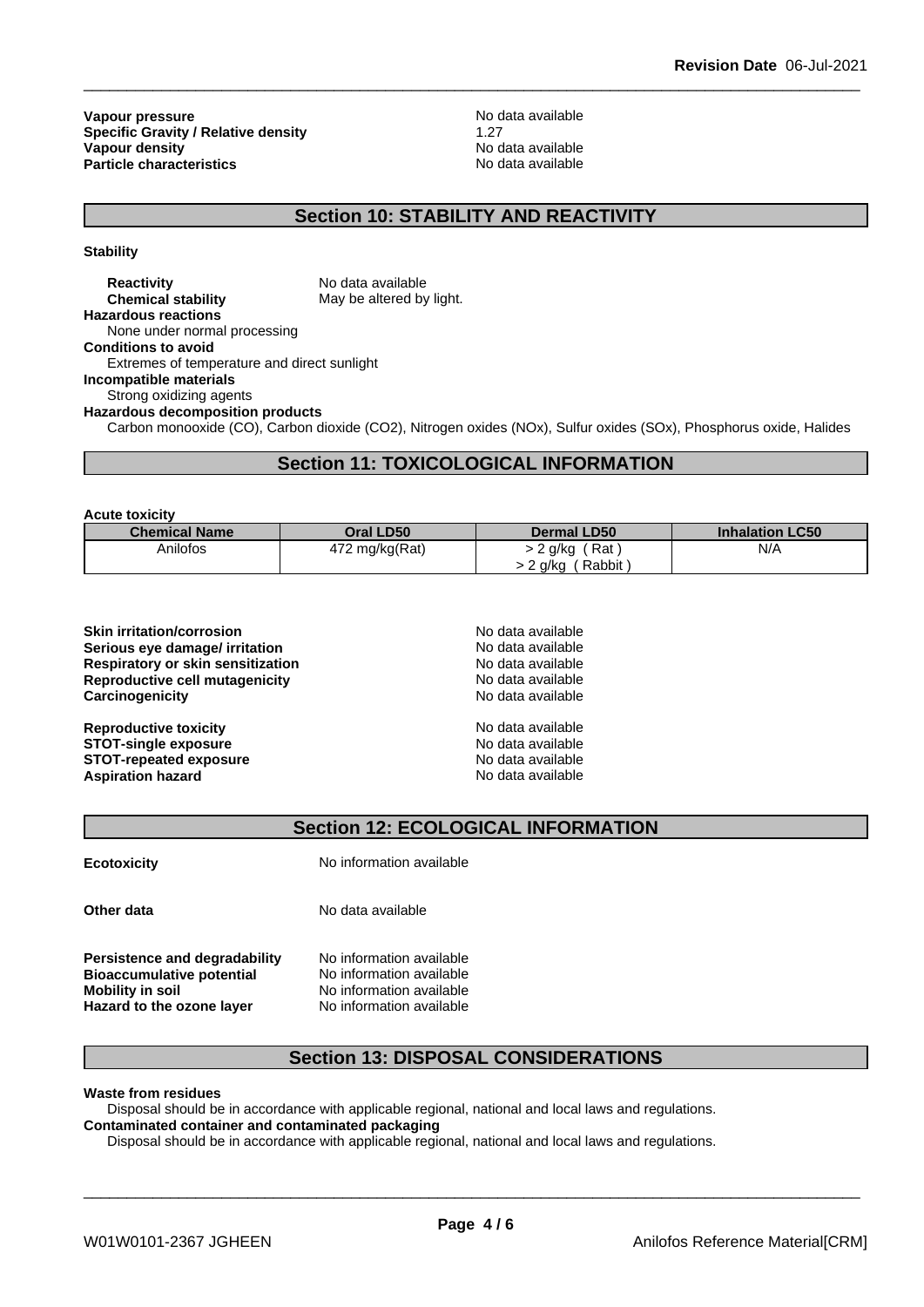## **Section 14: TRANSPORT INFORMATION**

| <b>ADR/RID</b><br>UN number<br>Proper shipping name:<br><b>UN classfication</b><br><b>Subsidiary hazard class</b><br>Packing group<br><b>Marine pollutant</b> | <b>UN3077</b><br>Environmentally hazardous substance, solid, n.o.s. (Anilofos)<br>9<br>Ш<br>Yes |
|---------------------------------------------------------------------------------------------------------------------------------------------------------------|-------------------------------------------------------------------------------------------------|
| <b>IMDG</b>                                                                                                                                                   |                                                                                                 |
| UN number                                                                                                                                                     | UN3077                                                                                          |
| Proper shipping name:                                                                                                                                         | Environmentally hazardous substance, solid, n.o.s. (Anilofos)                                   |
| UN classfication                                                                                                                                              | 9                                                                                               |
| <b>Subsidiary hazard class</b>                                                                                                                                |                                                                                                 |
| Packing group                                                                                                                                                 | Ш                                                                                               |
| <b>Marine pollutant (Sea)</b>                                                                                                                                 | Yes                                                                                             |
| Transport in bulk according to                                                                                                                                | No information available                                                                        |
| Annex II of MARPOL 73/78 and                                                                                                                                  |                                                                                                 |
| the IBC Code                                                                                                                                                  |                                                                                                 |
| <b>IATA</b>                                                                                                                                                   |                                                                                                 |
| UN number                                                                                                                                                     | <b>UN3077</b>                                                                                   |
| Proper shipping name:                                                                                                                                         | Environmentally hazardous substance, solid, n.o.s. (Anilofos)                                   |
| UN classfication                                                                                                                                              | 9                                                                                               |
| <b>Subsidiary hazard class</b>                                                                                                                                |                                                                                                 |
| Packing group                                                                                                                                                 | Ш                                                                                               |
| <b>Environmentally Hazardous</b>                                                                                                                              | Yes                                                                                             |
| <b>Substance</b>                                                                                                                                              |                                                                                                 |

## **Section 15: REGULATORY INFORMATION**

| <b>International Inventories</b><br><b>EINECS/ELINCS</b><br><b>TSCA</b>                                                                                                                                                                                                                                                                                                                                         | Listed                                                                                                                                                                                                                                                                                                                                                                                                                    |
|-----------------------------------------------------------------------------------------------------------------------------------------------------------------------------------------------------------------------------------------------------------------------------------------------------------------------------------------------------------------------------------------------------------------|---------------------------------------------------------------------------------------------------------------------------------------------------------------------------------------------------------------------------------------------------------------------------------------------------------------------------------------------------------------------------------------------------------------------------|
| Japanese regulations<br><b>Fire Service Act</b><br><b>Poisonous and Deleterious</b><br><b>Substances Control Law</b><br>Industrial Safety and Health Act Not applicable<br><b>Regulations for the carriage</b><br>and storage of dangerous<br>goods in ship<br><b>Civil Aeronautics Law</b><br><b>Pollutant Release and Transfer Not applicable</b><br><b>Register Law</b><br><b>Export Trade Control Order</b> | Not applicable<br>Not applicable<br>Noxious Substances (Ordinance Art.3, Ministry of Transportation Ordinance Regarding<br>Transport by Ship and Storage, Attached Table 1)<br>Misellaneous Dangerous Substances and Articles (Ordinance Art.194, MITL Nortification<br>for Air Transportation of Explosives etc., Attached Table 1)<br>Not applicable                                                                    |
|                                                                                                                                                                                                                                                                                                                                                                                                                 | <b>Section 16: OTHER INFORMATION</b>                                                                                                                                                                                                                                                                                                                                                                                      |
| Key literature references and<br>sources for data etc.                                                                                                                                                                                                                                                                                                                                                          | NITE: National Institute of Technology and Evaluation (JAPAN)<br>http://www.safe.nite.go.jp/japan/db.html<br>IATA dangerous Goods Regulations<br>RTECS: Registry of Toxic Effects of Chemical Substances<br>Japan Industrial Safety and Health Association GHS Model SDS<br>Dictionary of Synthetic Oraganic Chemistry, SSOCJ, Koudansha Scientific Co.Ltd.<br>Chemical Dictionary, Kyouritsu Publishing Co., Ltd.<br>etc |
| <b>Disclaimer</b>                                                                                                                                                                                                                                                                                                                                                                                               |                                                                                                                                                                                                                                                                                                                                                                                                                           |
|                                                                                                                                                                                                                                                                                                                                                                                                                 |                                                                                                                                                                                                                                                                                                                                                                                                                           |